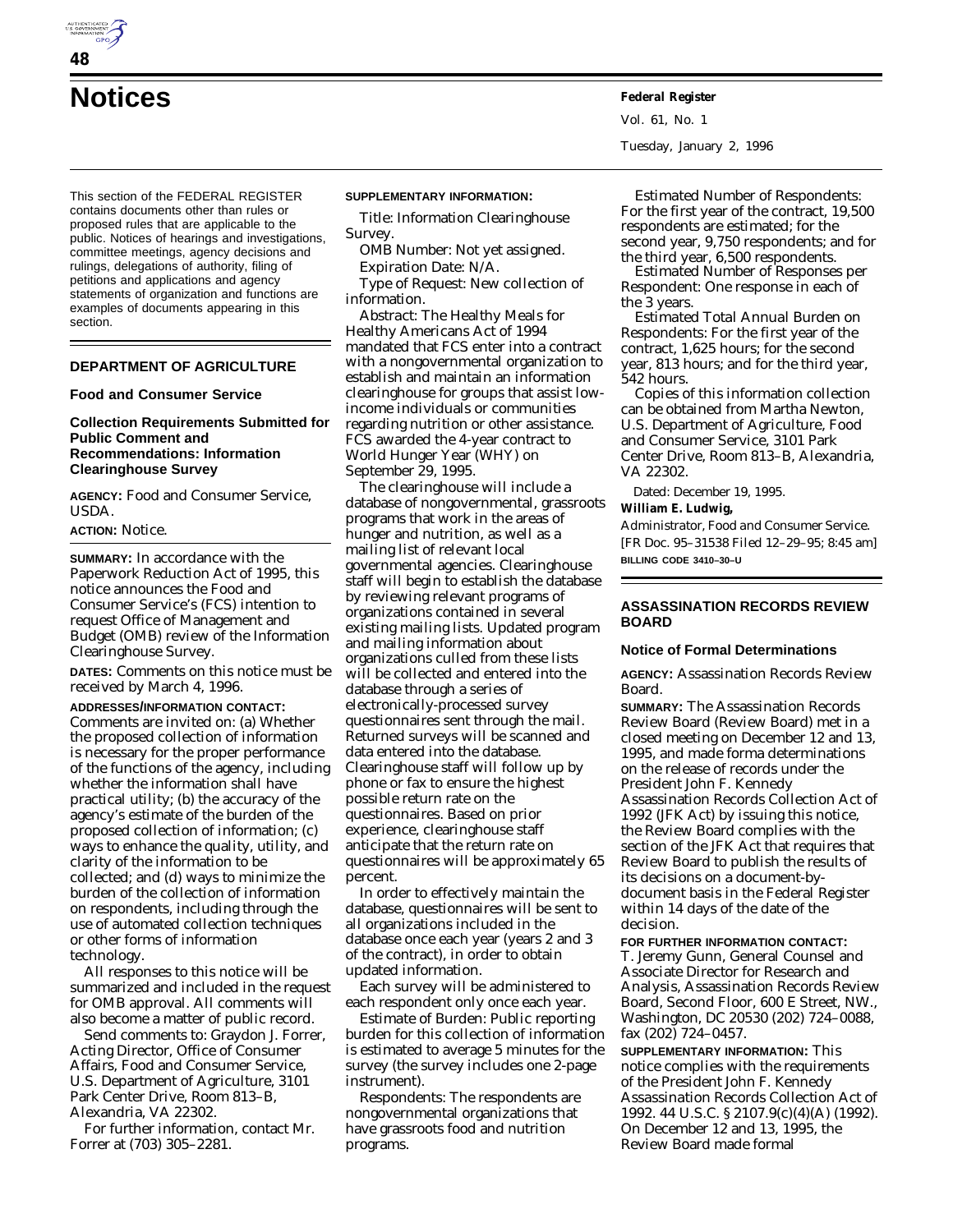determinations on records it reviewed under the JFK Act. These determinations are listed below. The assassination records are identified by the record identification number assigned in the President John F. Kennedy Assassination Records Collection database maintained by the National Archives. For each document, the number of releases of previously redacted information is noted as well as the number of sustained postponements.

Two further points of explanation are in order:

(1) Three of the records listed below (124–10058–10009, 124–10239–10385, and 124–10275–10359) were the subjects of a prior notice of determinations (published at 60 FR 62066). Since that notice, the Review Board decided to reconsider its determinations on these records. Upon reconsideration, the Review Board decided at the December 12–13, 1995 meeting to sustain one additional redaction line ach record, but to postpone the opening of the records in full for five years, rather than until the year 2017, as originally determined.

(2) Copies of two of the assassination records listed below, 180–10097–10495 and 180–10087–10362, are already available to the public in unredacted form as part of the House Select Committee on Assassinations (HSCA) materials at the JFK Collection maintained by the National Archives at College Park, Maryland. The Review Board nevertheless took action with respect to these assassination records because the United State Secret Service wished to redact some of the information contained therein.

### REVIEW BOARD DETERMINATIONS

| Record No.           | <b>ARRB</b><br>releases | Sustained<br>postpone-<br>ments | Status of document | Action date |  |
|----------------------|-------------------------|---------------------------------|--------------------|-------------|--|
| <b>FBI Documents</b> |                         |                                 |                    |             |  |
|                      | 11                      | 6                               |                    | 12/2005     |  |
|                      | 3                       | 0                               |                    | n/a         |  |
|                      | 1                       | 0                               |                    | n/a         |  |
|                      | $\mathbf 0$             | 12                              |                    | 10/2017     |  |
|                      | 2                       | 0                               |                    | n/a         |  |
|                      | $\Omega$                | 2                               |                    | 12/2005     |  |
|                      | 11                      | 0                               |                    | n/a         |  |
|                      | 1                       | 2                               |                    | 12/2000     |  |
|                      | 5                       | 0                               |                    | n/a         |  |
|                      | 1                       | 0                               |                    | n/a         |  |
|                      | $\Omega$                | 1                               |                    | 12/2005     |  |
|                      | $\Omega$                | 3                               |                    | 12/2000     |  |
|                      | 11                      | 4                               |                    | 12/2005     |  |
|                      | 7                       | 0                               |                    | n/a         |  |
|                      | 7                       | 0                               |                    | n/a         |  |
|                      | 4                       | 0                               |                    | n/a         |  |
|                      | 5                       | 0                               |                    | n/a         |  |
|                      | $\mathbf{0}$            | 1                               |                    | 12/2005     |  |
|                      | 1                       | 2                               |                    | 12/2005     |  |
|                      | $\overline{2}$          | $\Omega$                        |                    | n/a         |  |
|                      | $\mathbf 0$             | 1                               |                    | 12/2005     |  |
|                      | 20                      | 13                              |                    | 12/2005     |  |
|                      | 6                       | 0                               |                    | n/a         |  |
|                      | 1                       | 0                               |                    | n/a         |  |
|                      | 3                       | 0                               |                    | n/a         |  |
|                      | 1                       | 0                               |                    | n/a         |  |
|                      | $\Omega$                | 1                               |                    | 12/2005     |  |
|                      | 18                      | 4                               |                    | 12/2005     |  |
|                      | 1                       | 0                               |                    | n/a         |  |
|                      | 11                      | 0                               |                    | n/a         |  |
|                      | 5                       | 0                               |                    | n/a         |  |
|                      | 0                       | 1                               |                    | 12/2005     |  |
|                      | 1                       | 2                               |                    | 12/2005     |  |
|                      | 5                       | 0                               |                    | n/a         |  |
|                      | 4                       | 0                               |                    | n/a         |  |
|                      | 5                       | 0                               |                    | n/a         |  |
|                      | 1                       | 2                               |                    | 12/2005     |  |
|                      | 0                       | 3                               |                    | 12/2000     |  |
|                      | 5                       | 0                               |                    | n/a         |  |
|                      | $\Omega$                | 1                               |                    | 12/2005     |  |
|                      | $\mathbf 0$             | 1                               |                    | 12/2005     |  |
|                      | 18                      | 4                               |                    | 12/2005     |  |
|                      | 3                       | 0                               |                    | n/a         |  |
|                      | $\Omega$                | 1                               |                    | 12/2005     |  |
|                      | 3                       | 0                               |                    | n/a         |  |
|                      | 1                       | 0                               |                    | n/a         |  |
|                      | 0                       | 3                               |                    | 122000      |  |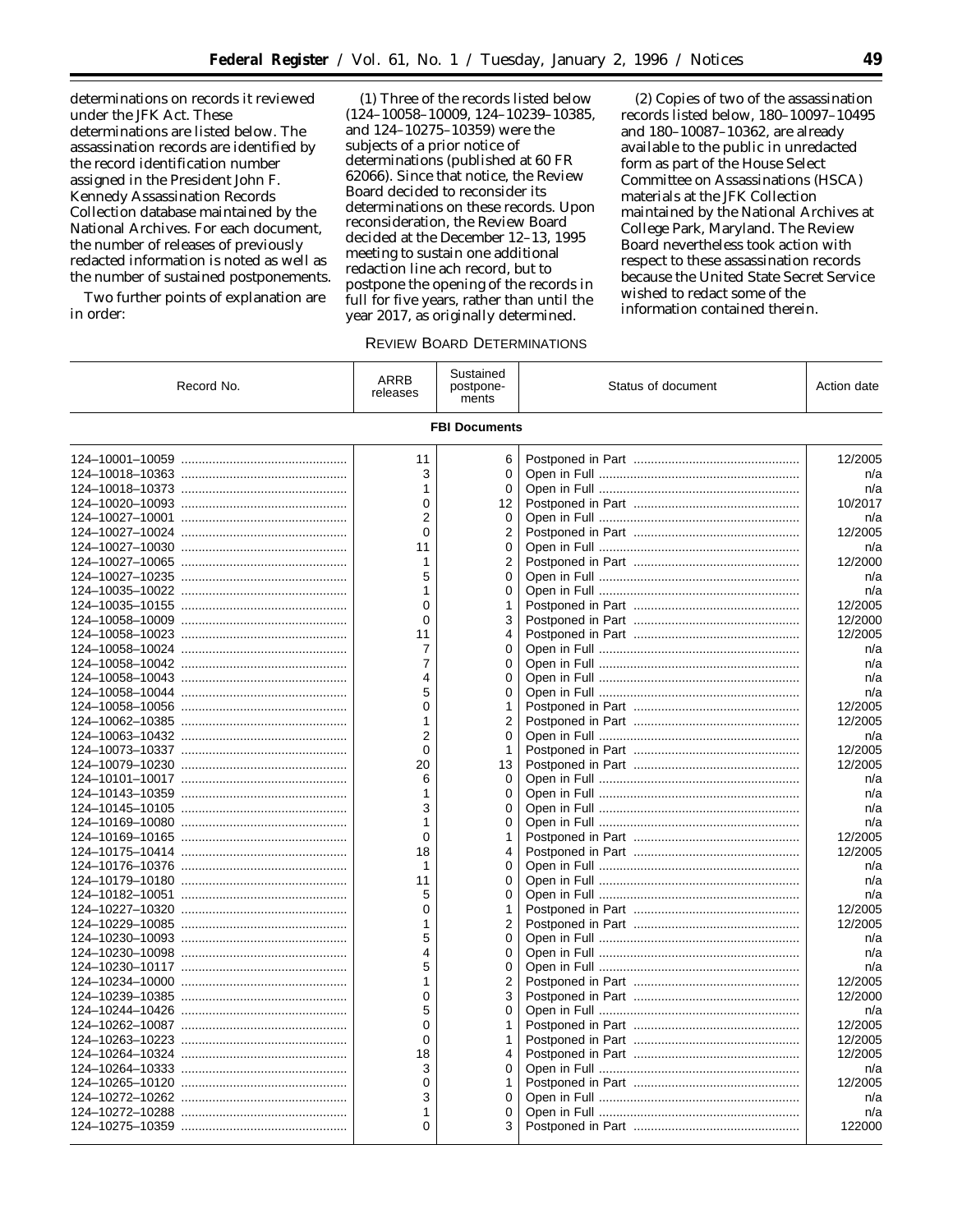REVIEW BOARD DETERMINATIONS-Continued

| Record No.            | ARRB<br>releases | Sustained<br>postpone-<br>ments | Status of document | Action date        |  |
|-----------------------|------------------|---------------------------------|--------------------|--------------------|--|
| <b>CIA Documents</b>  |                  |                                 |                    |                    |  |
|                       | 1                | 2                               |                    | 10/2017            |  |
|                       | 3                | 0                               |                    | n/a                |  |
|                       | 3                | 1                               |                    | 12/2005            |  |
|                       | 6<br>9           | 0                               |                    | n/a                |  |
|                       | 16               | 0<br>7                          |                    | n/a<br>12/2005     |  |
|                       | 9                | 4                               |                    | 12/2005            |  |
|                       | 6                | 1                               |                    | 12/2005            |  |
|                       | 5                | 11                              |                    | 12/2005            |  |
|                       | 7                | 0                               |                    | n/a                |  |
|                       | 2                | 0                               |                    | n/a                |  |
|                       | 18               | 6                               |                    | 12/2005            |  |
|                       | 7                | 0                               |                    | n/a                |  |
|                       | 5<br>8           | 0<br>0                          |                    | n/a<br>n/a         |  |
|                       | 8                | 2                               |                    | 12/2005            |  |
|                       | 12               | 5                               |                    | 12/2005            |  |
|                       | 8                | 4                               |                    | 03/1996            |  |
|                       | 4                | 2                               |                    | 12/2005            |  |
|                       | 3                | 1                               |                    | 12/2005            |  |
|                       | 14               | 6                               |                    | 12/2005            |  |
|                       | 5                | 3                               |                    | 12/2005            |  |
|                       | 5                | 3                               |                    | 03/1996            |  |
|                       | 8                | 5                               |                    | 12/2005            |  |
|                       | 4<br>14          | 2<br>0                          |                    | 12/2005            |  |
|                       | 2                | 0                               |                    | n/a<br>n/a         |  |
|                       | 8                | 0                               |                    | n/a                |  |
|                       | 2                | 0                               |                    | n/a                |  |
|                       | 8                | 6                               |                    | 03/1996            |  |
|                       | 6                | 1                               |                    | 12/2005            |  |
|                       | 1                | 0                               |                    | n/a                |  |
|                       | 20               | 9                               |                    | 12/2005            |  |
|                       | 13               | 6                               |                    | 01/1996            |  |
|                       | 7                | 1                               |                    | 12/2005            |  |
|                       | 4                | 1                               |                    | 12/2005            |  |
|                       | 4<br>4           | 0<br>0                          |                    | n/a<br>n/a         |  |
|                       | 13               | 0                               |                    | n/a                |  |
|                       | 9                | 0                               |                    | n/a                |  |
|                       | 11               | 0                               |                    | n/a                |  |
|                       | 12               | 0                               |                    | n/a                |  |
|                       | 17               | 6                               |                    | 12/2005            |  |
|                       | 9                | 3                               |                    | 12/2005            |  |
|                       | 2                | 0                               |                    | n/a                |  |
|                       | 2                | 0                               |                    | n/a                |  |
|                       | 16               | 2                               |                    | 12/2005            |  |
|                       | 7                | 2                               |                    | 03/1996<br>12/2005 |  |
|                       | 8<br>31          | 2<br>0                          |                    | n/a                |  |
|                       | 13               | 3                               |                    | 12/2005            |  |
|                       | 10               |                                 |                    | 03/1996            |  |
|                       | 3                | 4                               |                    | 12/2005            |  |
|                       | 5                | 2                               |                    | 12/2005            |  |
|                       | 4                | 4                               |                    | 03/1996            |  |
|                       | 4                | 0                               |                    | n/a                |  |
|                       | 7                | 3                               |                    | 03/1996            |  |
| <b>HSCA Documents</b> |                  |                                 |                    |                    |  |
|                       | 1                | 0                               |                    | n/a                |  |
|                       | 5                | 0                               |                    | n/a                |  |
|                       | 1                | 0                               |                    | n/a                |  |
|                       | 10               | 0                               |                    | n/a                |  |
|                       | 1                | 0                               |                    | n/a                |  |
|                       | 9                | 0                               |                    | n/a                |  |
|                       | 1                | 0 <sup>1</sup>                  |                    | n/a                |  |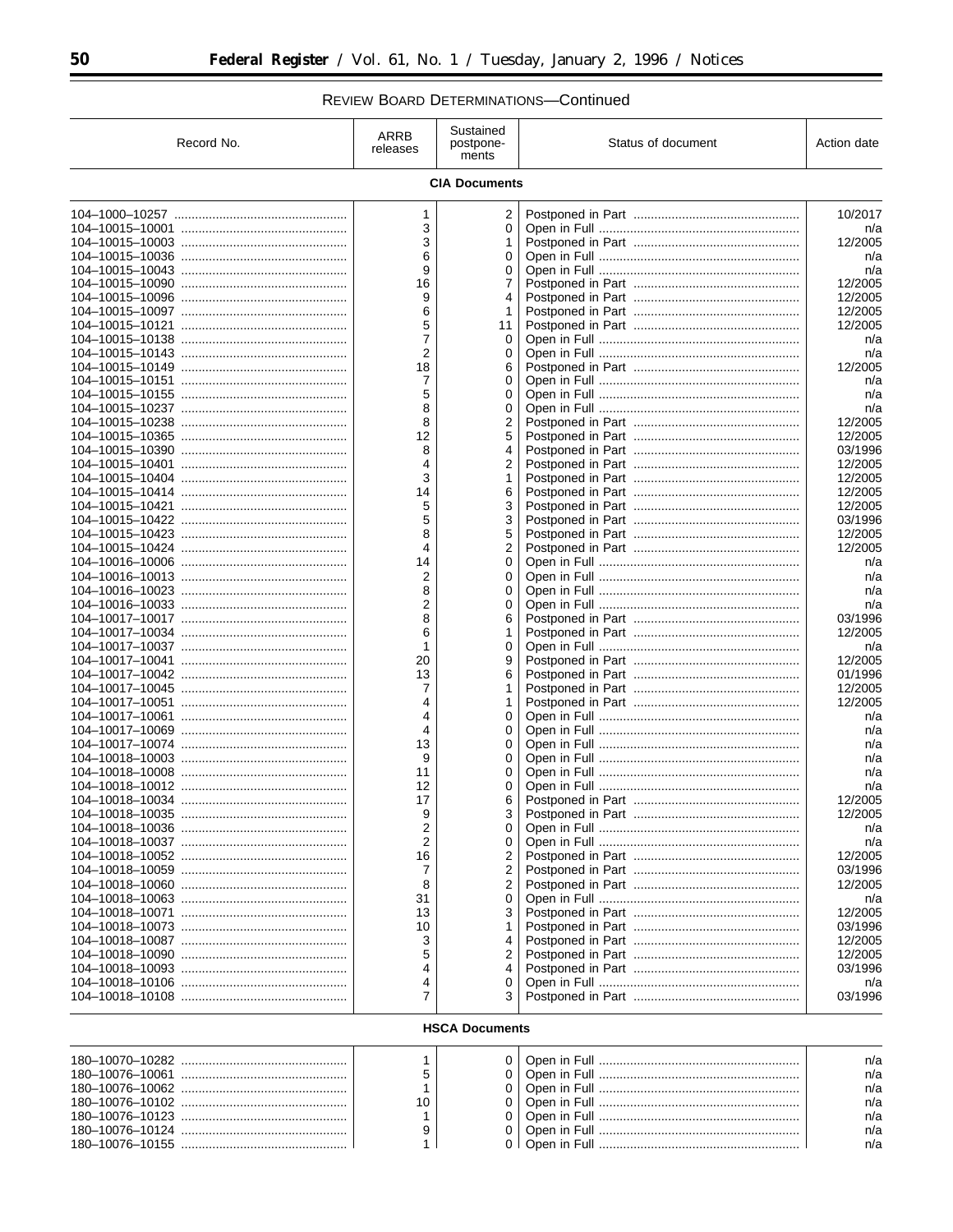## REVIEW BOARD DETERMINATIONS—Continued

| Record No. | ARRB<br>releases | Sustained<br>postpone-<br>ments | Status of document | Action date |
|------------|------------------|---------------------------------|--------------------|-------------|
|            |                  | 0                               |                    | n/a         |
|            |                  |                                 |                    | n/a         |
|            |                  |                                 |                    | n/a         |
|            |                  |                                 |                    | n/a         |
|            |                  |                                 |                    | n/a         |
|            |                  |                                 |                    | n/a         |
|            |                  |                                 |                    | n/a         |
|            |                  |                                 |                    | n/a         |
|            |                  | 0                               |                    | n/a         |
|            |                  | 0                               |                    | n/a         |
|            |                  |                                 |                    | n/a         |
|            |                  |                                 |                    | n/a         |
|            |                  |                                 |                    | n/a         |
|            |                  |                                 |                    | n/a         |
|            |                  | 0                               |                    | n/a         |
|            |                  | 0                               |                    | n/a         |

## **Additional Releases**

After consultations with appropriate Federal agencies, the Review Board determined that the following records from the House Select Committee on Assassinations may now be opened in full:

- 180–10131–10320: 07/27/78 deposition of James C. Michael, 21 pgs.;
- 180–10131–10323: 05/30/78 deposition of Yuri Nosenko, 40 pgs.;
- 180–10110–10007: 06/19/78 deposition of Yuri Nosenko, 99 pgs.;
- 180–10131–10342: 01/03/78 deposition of E. Howard Hunt, 87 pgs.
- 180–10131–10343: 08/17/78 deposition of J. Lee Rankin, 34 pgs.;
- 180–10081–10347: A 6-page portion of this 140-page file constitutes previously referred pages of a 02/26/ 78 communication from Dr. Pierre Finck to the HSCA.

In addition, after consultations with ARRB staff, the FBI has agreed to open in full the following assassination records, which previously contained postponements:

124–10001–10243, 124–10001–10247, 124–10002–10432, 124–10002–10434, 124–10003–10065, 124–10003–10425, 124–10003–10437, 124–10003–10463, 124–10005–10132, 124–10005–10189, 124–10005–10387, 124–10006–10321, 124–10007–10203, 124–10009–10054, 124–10009–10380, 124–10017–10247, 124–10018–10353, 124–10018–10355, 124–10018–10357, 124–10018–10364, 124–10018–10474, 124–10018–10475, 124–10018–10476, 124–10018–10477, 124–10018–10478, 124–10018–10488, 124–10018–10492, 124–10020–10120, 124–10020–10129, 124–10020–10157, 124–10023–10212, 124–10023–10243, 124–10023–10268, 124–10024–10440, 124–10026–10348, 124–10027–10004, 124–10027–10007, 124–10027–10009,

| 124-10027-10014, 124-10027-10019, | 124-10069-10214, 124-10069-10401, |
|-----------------------------------|-----------------------------------|
| 124-10027-10020, 124-10027-10027, | 124-10070-10223, 124-10070-10390, |
| 124-10027-10031, 124-10027-10038, | 124-10072-10144, 124-10072-10153, |
| 124-10027-10070, 124-10027-10071, | 124-10072-10168, 124-10072-10179, |
| 124-10027-10074, 124-10027-10076, | 124-10072-10213, 124-10072-10261, |
| 124-10027-10080, 124-10027-10106, | 124-10072-10312, 124-10075-10004, |
| 124-10027-10107, 124-10027-10108, | 124-10076-10085, 124-10077-10196, |
| 124-10027-10113, 124-10027-10114, | 124-10079-10104, 124-10081-10020, |
| 124-10027-10115, 124-10027-10129, | 124-10081-10026, 124-10081-10037, |
| 124-10027-10130, 124-10027-10148, | 124-10084-10016, 124-10087-10335, |
| 124-10027-10152, 124-10027-10153, | 124-10087-10341, 124-10087-10344, |
| 124-10027-10154, 124-10027-10155, | 124-10092-10037, 124-10093-10184, |
| 124-10027-10156, 124-10027-10157, | 124-10100-10102, 124-10101-10024, |
| 124-10027-10158, 124-10027-10159, | 124-10102-10004, 124-10102-10110, |
| 124-10027-10160, 124-10027-10162, | 124-10102-10307, 124-10103-10220, |
| 124-10027-10168, 124-10027-10169, | 124-10104-10235, 124-10104-10242, |
| 124-10027-10170, 124-10027-10171, | 124-10105-10247, 124-10108-10033, |
| 124-10027-10172, 124-10027-10173, | 124-10108-10095, 124-10108-10189, |
| 124-10027-10174, 124-10027-10175, | 124-10108-10205, 124-10108-10235, |
| 124-10027-10191, 124-10027-10376, | 124-10108-10260, 124-10110-10009, |
| 124-10029-10253, 124-10029-10480, | 124-10110-10040, 124-10116-10042, |
| 124-10030-10278, 124-10034-10465, | 124-10118-10017, 124-10118-10352, |
| 124-10035-10051, 124-10035-10053, | 124-10118-10353, 124-10118-10354, |
| 124-10035-10058, 124-10035-10059, | 124-10118-10424, 124-10118-10426, |
| 124-10035-10091, 124-10035-10118, | 124-10118-10429, 124-10119-10049, |
| 124-10035-10126, 124-10035-10129, | 124-10119-10216, 124-10122-10014, |
| 124-10035-10131, 124-10035-10143, | 124-10125-10120, 124-10126-10132, |
| 124-10035-10156, 124-10035-10426, | 124-10131-10144, 124-10137-10027, |
| 124-10038-10106, 124-10044-10003, | 124-10138-10000, 124-10142-10152, |
| 124-10045-10034, 124-10045-10407, | 124-10142-10325, 124-10143-10029, |
| 124-10045-10464, 124-10045-10472, | 124-10143-10130, 124-10143-10179, |
| 124-10047-10284, 124-10049-10041, | 124-10143-10293, 124-10144-10065, |
| 124-10049-10136, 124-10054-10017, | 124-10145-10009, 124-10145-10061, |
| 124-10054-10018, 124-10057-10227, | 124-10145-10103, 124-10146-10120, |
| 124-10057-10229, 124-10057-10230, | 124-10146-10227, 124-10151-10010, |
| 124-10057-10479, 124-10058-10003, | 124-10151-10150, 124-10151-10376, |
| 124-10058-10019, 124-10058-10026, | 124-10156-10049, 124-10156-10053, |
| 124-10058-10027, 124-10058-10028, | 124-10156-10055, 124-10157-10024, |
| 124-10058-10029, 124-10058-10032, | 124-10157-10447, 124-10157-10487, |
| 124-10058-10033, 124-10058-10038, | 124-10158-10017, 124-10158-10026, |
| 124-10058-10041, 124-10058-10054, | 124-10158-10046, 124-10158-10112, |
| 124-10058-10067, 124-10058-10301, | 124-10158-10199, 124-10158-10429, |
| 124-10058-10444, 124-10063-10020, | 124-10159-10381, 124-10159-10396, |
| 124-10063-10224, 124-10063-10355, | 124-10159-10441, 124-10159-10447, |
| 124-10063-10474, 124-10065-10355, | 124-10160-10014, 124-10162-10400, |
| 124-10068-10132, 124-10068-10183  | 124-10163-10117, 124-10163-10125, |